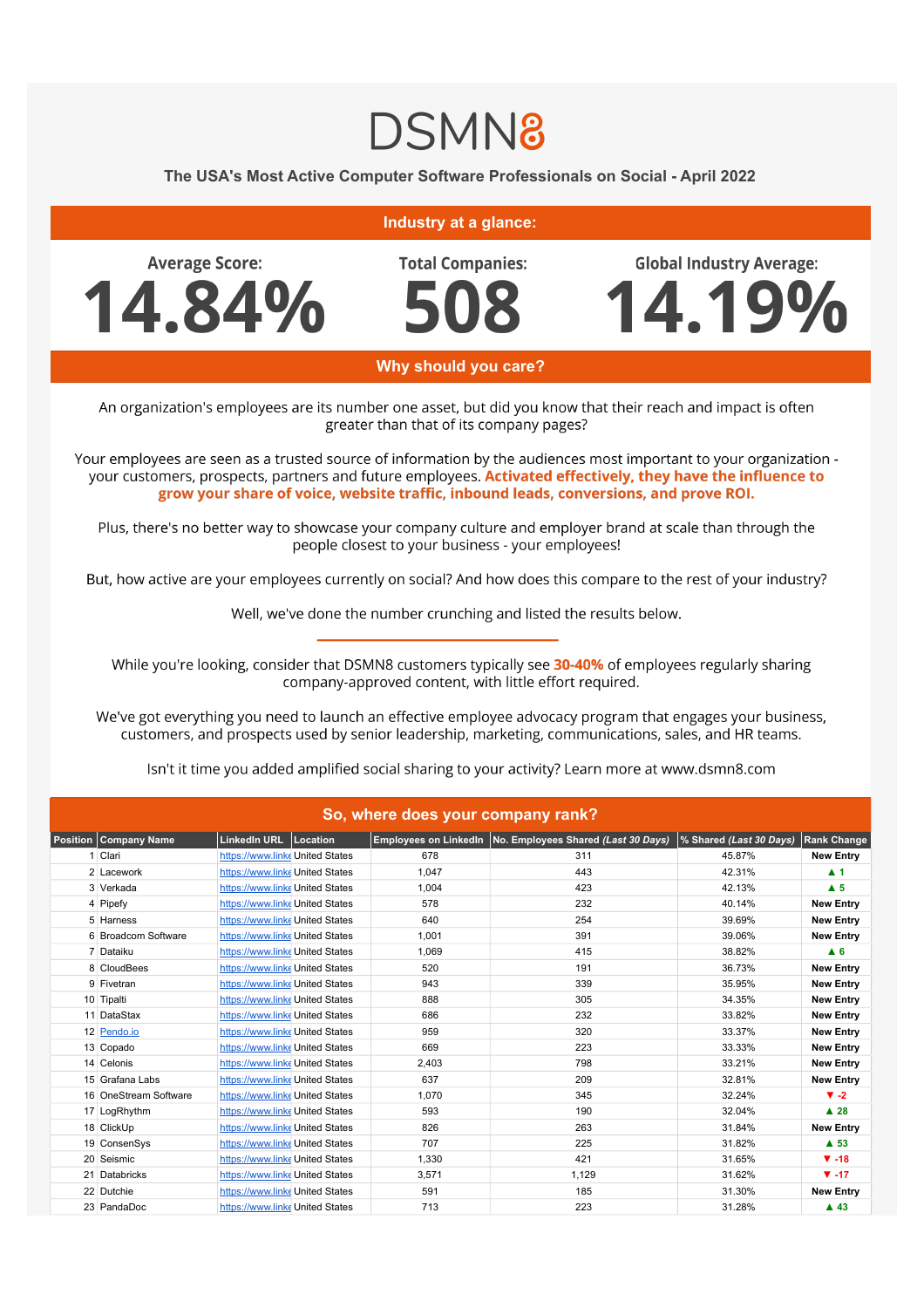| 24 Alation         | https://www.linke United States | 583   | 181   | 31.05% | <b>New Entry</b>         |
|--------------------|---------------------------------|-------|-------|--------|--------------------------|
| 25 Exabeam         | https://www.linke United States | 603   | 187   | 31.01% | $\Psi - 4$               |
| 26 Snowflake       | https://www.linke United States |       |       | 30.41% | $\Psi - 1$               |
|                    |                                 | 4,472 | 1,360 |        |                          |
| 27 Braze           | https://www.linke United States | 1,238 | 371   | 29.97% | <b>New Entry</b>         |
| 28 6sense          | https://www.linke United States | 919   | 275   | 29.92% | $\Psi -22$               |
|                    |                                 |       |       |        |                          |
| 29 OutSystems      | https://www.linke United States | 1,971 | 588   | 29.83% | $\Psi - 10$              |
| 30 project44       | https://www.linke United States | 981   | 292   | 29.77% | <b>New Entry</b>         |
| 31 Rubrik          | https://www.linke United States | 2,556 | 760   | 29.73% | $\Psi - 24$              |
|                    |                                 |       |       |        |                          |
| 32 Redis           | https://www.linke United States | 724   | 215   | 29.70% | $\blacktriangledown$ -20 |
| 33 Emplifi         | https://www.linke United States | 758   | 225   | 29.68% | $A$ 61                   |
|                    | https://www.linke United States |       |       |        | $\blacktriangle$ 10      |
| 34 Sitecore        |                                 | 2,036 | 603   | 29.62% |                          |
| 35 ThoughtSpot     | https://www.linke United States | 730   | 216   | 29.59% | $\Psi - 13$              |
| 36 Amplitude       | https://www.linke United States | 711   | 210   | 29.54% | $\Psi -27$               |
|                    |                                 |       |       |        |                          |
| 37 Treasure Data   | https://www.linke United States | 544   | 160   | 29.41% | <b>New Entry</b>         |
| 38 Highspot        | https://www.linke United States | 870   | 253   | 29.08% | $\Psi - 20$              |
| 39 Workato         | https://www.linke United States | 860   | 247   | 28.72% | <b>New Entry</b>         |
|                    |                                 |       |       |        |                          |
| 40 Confluent       | https://www.linke United States | 2,208 | 628   | 28.44% | $\blacktriangle$ 1       |
| 41 HashiCorp       | https://www.linke United States | 1,968 | 559   | 28.40% | $V - 25$                 |
| 42 Collibra        | https://www.linke United States | 1,111 | 314   | 28.26% | ▲ 196                    |
|                    |                                 |       |       |        |                          |
| 43 WSO2            | https://www.linke United States | 1,112 | 314   | 28.24% | $\Psi - 4$               |
| 44 MongoDB         | https://www.linke United States | 3,931 | 1,096 | 27.88% | $\blacktriangle$ 14      |
|                    |                                 |       | 344   | 27.85% | $\blacktriangle$ 16      |
| 45 TripActions     | https://www.linke United States | 1,235 |       |        |                          |
| 46 Netskope        | https://www.linke United States | 1,821 | 505   | 27.73% | $\Psi - 31$              |
| 47 Domo            | https://www.linke United States | 1,179 | 326   | 27.65% | $\blacktriangle$ 5       |
|                    |                                 |       |       |        |                          |
| 48 Talkdesk        | https://www.linke United States | 2,197 | 605   | 27.54% | $\Psi - 43$              |
| 49 Elastic         | https://www.linke United States | 3,083 | 847   | 27.47% | $\Psi -25$               |
| 50 BeyondTrust     | https://www.linke United States | 1,188 | 323   | 27.19% | $\Psi - 18$              |
|                    |                                 |       |       |        |                          |
| 51 Miro            | https://www.linke United States | 1,475 | 396   | 26.85% | $\blacktriangle$ 0       |
| 52 Gong            | https://www.linke United States | 1,125 | 301   | 26.76% | $\Psi - 51$              |
| 53 Folio3 Software | https://www.linke United States | 711   | 190   | 26.72% | $\Psi - 16$              |
|                    |                                 |       |       |        |                          |
| 54 JFrog           | https://www.linke United States | 1,119 | 299   | 26.72% | $\Psi - 18$              |
| 55 Cohesity        | https://www.linke United States | 1,918 | 511   | 26.64% | $\Psi - 28$              |
|                    |                                 |       |       |        |                          |
| 56 Benchling       | https://www.linke United States | 747   | 199   | 26.64% | $\blacktriangle$ 1       |
| 57 Delphix         | https://www.linke United States | 605   | 161   | 26.61% | <b>New Entry</b>         |
| 58 UiPath          | https://www.linke United States | 4,431 | 1,179 | 26.61% | $V - 9$                  |
|                    |                                 |       |       |        |                          |
| 59 Corpay          | https://www.linke United States | 640   | 170   | 26.56% | <b>New Entry</b>         |
| 60 Boomi           | https://www.linke United States | 1,431 | 379   | 26.48% | $\blacktriangle$ 16      |
| 61 Cradlepoint     | https://www.linke United States | 1,074 | 283   | 26.35% | <b>New Entry</b>         |
|                    |                                 |       |       |        |                          |
| 62 CyberArk        | https://www.linke United States | 2,315 | 610   | 26.35% | $\Psi - 34$              |
| 63 Uniphore        | https://www.linke United States | 709   | 186   | 26.23% | <b>New Entry</b>         |
| 64 CircleCl        | https://www.linke United States | 652   | 170   | 26.07% | ▲ 91                     |
|                    |                                 |       |       |        |                          |
| 65 Moveworks       | https://www.linke United States | 527   | 137   | 26.00% | <b>New Entry</b>         |
| 66 Couchbase       | https://www.linke United States | 707   | 183   | 25.88% | $\Psi - 33$              |
| 67 Varonis         | https://www.linke United States |       | 499   | 25.03% | $\Psi - 41$              |
|                    |                                 | 1,994 |       |        |                          |
| 68 impact.com      | https://www.linke United States | 1,039 | 259   | 24.93% | $\blacktriangle$ 48      |
| 69 Druva           | https://www.linke United States | 1,099 | 272   | 24.75% | $\blacktriangledown -2$  |
| 70 Tealium         |                                 |       |       | 24.70% | <b>New Entry</b>         |
|                    | https://www.linke United States | 664   | 164   |        |                          |
| 71 Datasite        | https://www.linke United States | 951   | 232   | 24.40% | $\blacktriangle$ 14      |
| 72 Appian          | https://www.linke United States | 1,902 | 463   | 24.34% | $V - 9$                  |
|                    |                                 |       |       | 24.30% | $\Psi - 26$              |
| 73 Bloomreach      | https://www.linke United States | 856   | 208   |        |                          |
| 74 Planet          | https://www.linke United States | 851   | 206   | 24.21% | <b>New Entry</b>         |
| 75 Celigo          | https://www.linke United States | 554   | 134   | 24.19% | <b>New Entry</b>         |
|                    |                                 |       |       |        |                          |
| 76 SmartRecruiters | https://www.linke United States | 618   | 149   | 24.11% | <b>New Entry</b>         |
| 77 Securonix       | https://www.linke United States | 891   | 212   | 23.79% | $\blacktriangle$ 35      |
| 78 Ping Identity   | https://www.linke United States | 1,341 | 318   | 23.71% | ▲ 73                     |
|                    |                                 |       |       |        |                          |
| 79 FinancialForce  | https://www.linke United States | 901   | 213   | 23.64% | $\Psi - 33$              |
| 80 GoTo            | https://www.linke United States | 1,674 | 395   | 23.60% | <b>New Entry</b>         |
| 81 OneTrust        | https://www.linke United States | 3,314 | 781   | 23.57% | $\Psi -21$               |
|                    |                                 |       |       |        |                          |
| 82 Dynatrace       | https://www.linke United States | 3,573 | 842   | 23.57% | $\Psi - 1$               |
| 83 Branch          | https://www.linke United States | 566   | 132   | 23.32% | <b>New Entry</b>         |
| 84 Zendesk         | https://www.linke United States | 6,664 | 1,553 | 23.30% | $\Psi - 15$              |
|                    |                                 |       |       |        |                          |
| 85 LogicMonitor    | https://www.linke United States | 1,103 | 256   | 23.21% | $\Psi - 47$              |
| 86 Kyriba          | https://www.linke United States | 976   | 225   | 23.05% | $\blacktriangle$ 1       |
| 87 MURAL           | https://www.linke United States | 1,020 | 234   | 22.94% | <b>New Entry</b>         |
|                    |                                 |       |       |        |                          |
| 88 Malwarebytes    | https://www.linke United States | 948   | 216   | 22.78% | ▲ 71                     |
| 89 Gainsight       | https://www.linke United States | 1,126 | 255   | 22.65% | $\blacktriangle$ 44      |
| 90 SmartBear       | https://www.linke United States | 774   | 175   | 22.61% | $V - 31$                 |
|                    |                                 |       |       |        |                          |
| 91 Egnyte          | https://www.linke United States | 757   | 171   | 22.59% | $\Psi - 68$              |
| 92 Talend          | https://www.linke United States | 1,560 | 352   | 22.56% | $\Psi - 30$              |
| 93 Workiva         | https://www.linke United States | 2,279 | 514   | 22.55% | $\Psi - 38$              |
|                    |                                 |       |       |        |                          |
| 94 Qlik            | https://www.linke United States | 2,738 | 617   | 22.53% | $\Psi - 30$              |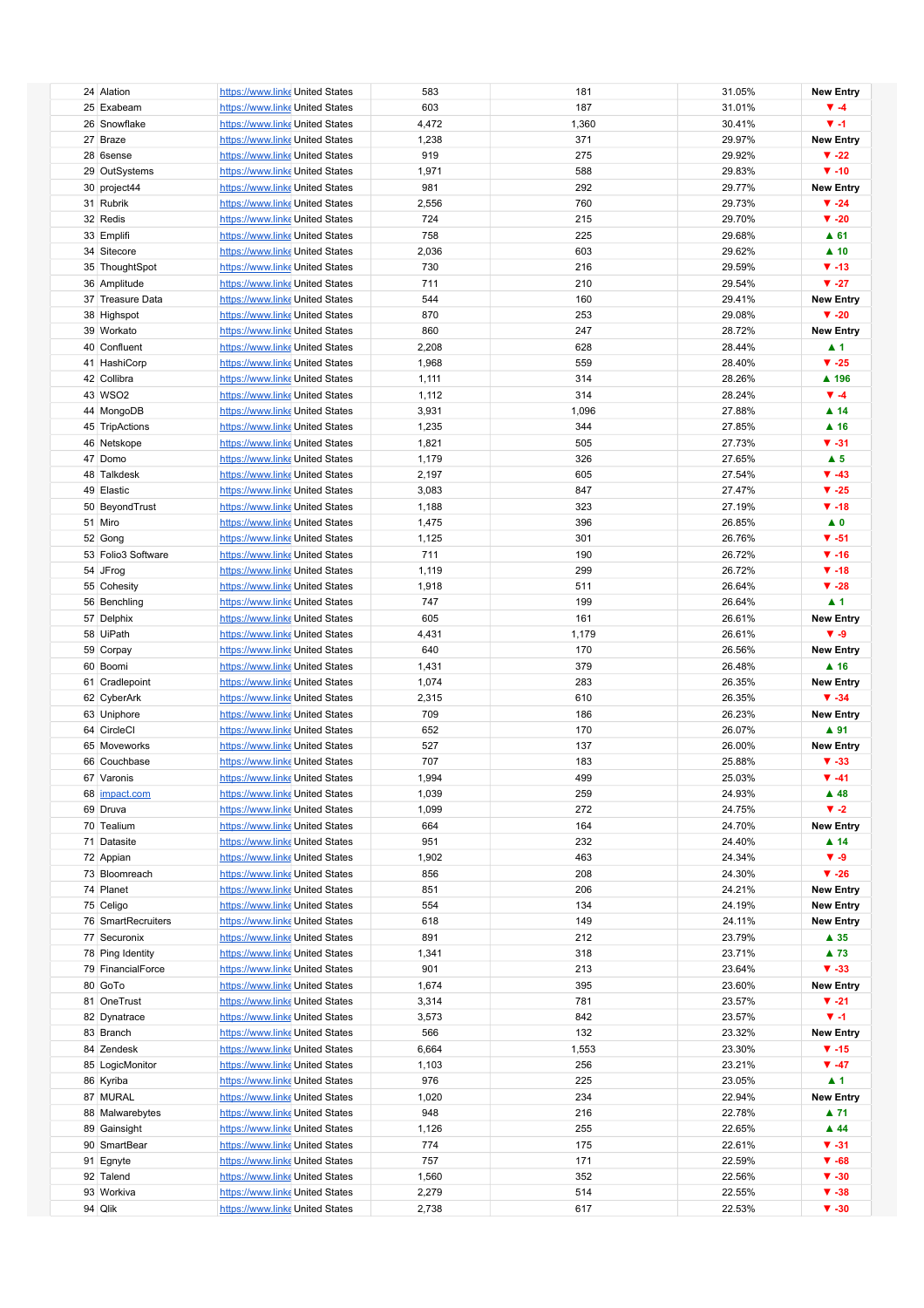| 95 Procore Technologies                                     | https://www.linke United States |  | 2,844  | 639   | 22.47% | $\Psi - 20$              |
|-------------------------------------------------------------|---------------------------------|--|--------|-------|--------|--------------------------|
| 96 Salesloft                                                | https://www.linke United States |  | 847    | 190   | 22.43% | $\Psi - 86$              |
|                                                             |                                 |  |        |       |        |                          |
| 97 airSlate                                                 | https://www.linke United States |  | 550    | 123   | 22.36% | <b>New Entry</b>         |
| 98 Flexera                                                  | https://www.linke United States |  | 1,049  | 234   | 22.31% | $\blacktriangle$ 48      |
|                                                             |                                 |  |        |       |        |                          |
| 99 Mendix                                                   | https://www.linke United States |  | 1,257  | 280   | 22.28% | $\Psi - 64$              |
| 100 Enverus                                                 | https://www.linke United States |  | 1,289  | 287   | 22.27% | ▲ 91                     |
|                                                             |                                 |  |        |       |        |                          |
| 101 Zywave                                                  | https://www.linke United States |  | 747    | 166   | 22.22% | $\P$ -101                |
| 102 Splunk                                                  | https://www.linke United States |  | 8,124  | 1,800 | 22.16% | $\blacktriangle$ 7       |
|                                                             |                                 |  |        |       |        |                          |
| 103 Fetch Rewards                                           | https://www.linke United States |  | 667    | 147   | 22.04% | <b>New Entry</b>         |
| 104 Diligent                                                | https://www.linke United States |  | 1,824  | 401   | 21.98% | $\Psi - 70$              |
|                                                             |                                 |  |        |       |        |                          |
| 105 Kaseya                                                  | https://www.linke United States |  | 1,723  | 376   | 21.82% | ▲ 112                    |
| 106 Sumo Logic                                              | https://www.linke United States |  | 980    | 213   | 21.73% | $\Psi - 89$              |
|                                                             |                                 |  |        |       |        |                          |
| 107 Degreed                                                 | https://www.linke United States |  | 695    | 151   | 21.73% | <b>New Entry</b>         |
| 108 SailPoint                                               | https://www.linke United States |  | 1,878  | 408   | 21.73% | $\Psi - 88$              |
|                                                             |                                 |  |        |       |        |                          |
| 109 Zerto                                                   | https://www.linke United States |  | 516    | 112   | 21.71% | $\Psi - 55$              |
| 110 Calix                                                   | https://www.linke United States |  | 1,327  | 288   | 21.70% | $\blacktriangle$ 3       |
|                                                             |                                 |  |        |       |        |                          |
| 111 AvePoint                                                | https://www.linke United States |  | 1,251  | 271   | 21.66% | $\Psi - 4$               |
| 112 BlackLine                                               | https://www.linke United States |  | 1,645  | 356   | 21.64% | $\Psi - 34$              |
|                                                             |                                 |  |        |       |        |                          |
| 113 Apptio                                                  | https://www.linke United States |  | 1,289  | 274   | 21.26% | $\blacktriangledown$ -22 |
| 114 ServiceNow                                              | https://www.linke United States |  | 18,942 | 4,000 | 21.12% | $\Psi - 14$              |
|                                                             |                                 |  |        |       |        |                          |
| 115 Ivanti                                                  | https://www.linke United States |  | 2,954  | 620   | 20.99% | $\Psi - 67$              |
| 116 Planview                                                | https://www.linke United States |  | 1,215  | 252   | 20.74% | $\Psi - 34$              |
|                                                             |                                 |  |        |       |        |                          |
| 117 Forcepoint                                              | https://www.linke United States |  | 2,252  | 466   | 20.69% | $V - 6$                  |
| 118 WalkMe                                                  | https://www.linke United States |  | 1,247  | 258   | 20.69% | <b>New Entry</b>         |
|                                                             |                                 |  |        |       |        |                          |
| 119 Gigamon                                                 | https://www.linke United States |  | 1,025  | 212   | 20.68% | <b>New Entry</b>         |
|                                                             |                                 |  | 969    |       |        | $\Psi - 80$              |
| 120 Xactly                                                  | https://www.linke United States |  |        | 200   | 20.64% |                          |
| 121 nCino                                                   | https://www.linke United States |  | 1,351  | 278   | 20.58% | $\blacktriangledown$ -20 |
|                                                             |                                 |  |        |       |        | $\Psi - 23$              |
| 122 Relativity                                              | https://www.linke United States |  | 1,524  | 313   | 20.54% |                          |
| 123 Jamf                                                    | https://www.linke United States |  | 2,157  | 442   | 20.49% | $\blacktriangle$ 22      |
| 124 Payscale                                                | https://www.linke United States |  | 586    | 120   | 20.48% | $V - 71$                 |
|                                                             |                                 |  |        |       |        |                          |
| 125 Demandbase                                              | https://www.linke United States |  | 963    | 197   | 20.46% | <b>New Entry</b>         |
| 126 Datadog                                                 | https://www.linke United States |  | 3,616  | 737   | 20.38% | $\Psi - 40$              |
|                                                             |                                 |  |        |       |        |                          |
| 127 VelocityEHS                                             | https://www.linke United States |  | 579    | 118   | 20.38% | $\Psi - 56$              |
|                                                             |                                 |  |        | 270   |        | $\Psi - 72$              |
| 128 Outreach                                                | https://www.linke United States |  | 1,326  |       | 20.36% |                          |
| 129 Nutanix                                                 | https://www.linke United States |  | 7,024  | 1,428 | 20.33% | $\blacktriangledown$ -52 |
|                                                             |                                 |  |        |       |        | $V - 2$                  |
| 130 BigCommerce                                             | https://www.linke United States |  | 1,215  | 246   | 20.25% |                          |
| 131 SugarCRM                                                | https://www.linke United States |  | 568    | 115   | 20.25% | $V - 21$                 |
|                                                             |                                 |  |        |       |        |                          |
| 132 LivePerson                                              | https://www.linke United States |  | 2,004  | 404   | 20.16% | $\blacktriangle$ 72      |
| 133 Commvault                                               | https://www.linke United States |  | 2,787  | 560   | 20.09% | $\Psi - 63$              |
|                                                             |                                 |  |        |       |        |                          |
| 134 iCIMS                                                   | https://www.linke United States |  | 1,274  | 255   | 20.02% | $\Psi - 91$              |
| 135 Komodo Health                                           | https://www.linke United States |  | 573    | 114   | 19.90% | <b>New Entry</b>         |
|                                                             | https://www.linke United States |  |        | 607   |        |                          |
| 136 KeepTruckin                                             |                                 |  | 3,052  |       | 19.89% | $\Psi - 68$              |
| 137 Pegasystems                                             | https://www.linke United States |  | 6,177  | 1,225 | 19.83% | $\blacktriangledown$ -22 |
|                                                             |                                 |  |        |       | 19.76% | $\Psi - 46$              |
| 138 New Relic                                               | https://www.linke United States |  | 2,318  | 458   |        |                          |
| 139 Quickbase                                               | https://www.linke United States |  | 674    | 133   | 19.73% | <b>New Entry</b>         |
|                                                             |                                 |  |        |       |        |                          |
| 140 Conga                                                   | https://www.linke United States |  | 1,260  | 248   | 19.68% | <b>New Entry</b>         |
| 141 Attachmate                                              | https://www.linke United States |  | 2,743  | 536   | 19.54% | $\P$ -44                 |
|                                                             | https://www.linke United States |  |        |       | 19.51% |                          |
| 142 Lucid                                                   |                                 |  | 1,097  | 214   |        | $V - 111$                |
| 143 Airtable                                                | https://www.linke United States |  | 897    | 174   | 19.40% | $\Psi - 59$              |
| 144 EverCommerce                                            | https://www.linke United States |  | 1,477  | 286   | 19.36% | ▲ 233                    |
|                                                             |                                 |  |        |       |        |                          |
| 145 Diverse Lynx                                            | https://www.linke United States |  | 610    | 118   | 19.34% | $\blacktriangle$ 48      |
| 146 RingCentral                                             | https://www.linke United States |  | 5,135  | 992   | 19.32% | $\blacktriangle$ 31      |
|                                                             |                                 |  |        |       |        |                          |
| 147 Sprinklr                                                | https://www.linke United States |  | 3,770  | 722   | 19.15% | $\Psi - 68$              |
| 148 Asana                                                   | https://www.linke United States |  | 2,204  | 422   | 19.15% | $\Psi - 98$              |
|                                                             |                                 |  |        |       |        |                          |
| 149 ZoomInfo                                                | https://www.linke United States |  | 2,958  | 566   | 19.13% | $\Psi - 10$              |
| 150 Niantic                                                 | https://www.linke United States |  | 1,009  | 193   | 19.13% | ▲ 83                     |
|                                                             |                                 |  |        |       |        |                          |
| 151 Smartsheet                                              | https://www.linke United States |  | 2,942  | 561   | 19.07% | $\blacktriangle$ 21      |
| 152 Emburse                                                 | https://www.linke United States |  | 882    | 168   | 19.05% | ▲ 71                     |
|                                                             |                                 |  |        |       |        |                          |
| 153 Intapp                                                  | https://www.linke United States |  | 705    | 134   | 19.01% | $\blacktriangle$ 41      |
| 154 Sisense                                                 | https://www.linke United States |  | 787    | 149   | 18.93% | $\Psi - 58$              |
|                                                             |                                 |  |        |       |        |                          |
| 155 DocuSign                                                | https://www.linke United States |  | 7,925  | 1,500 | 18.93% | $\P$ -47                 |
| 156 NICE CXone                                              | https://www.linke United States |  | 2,389  | 452   | 18.92% | $\Psi - 39$              |
|                                                             |                                 |  |        |       |        |                          |
| 157 Ivalua                                                  | https://www.linke United States |  | 722    | 136   | 18.84% | $\Psi - 92$              |
| 158 Unity                                                   | https://www.linke United States |  | 6,527  | 1,225 | 18.77% | ▲ 39                     |
|                                                             |                                 |  |        |       |        |                          |
| 159 Nintex                                                  | https://www.linke United States |  | 938    | 176   | 18.76% | $\Psi - 41$              |
| 160 Phenom                                                  | https://www.linke United States |  | 1,579  | 295   | 18.68% | $\Psi - 86$              |
|                                                             |                                 |  |        |       |        |                          |
| 161 o9 Solutions                                            | https://www.linke United States |  | 1,773  | 331   | 18.67% | $\P$ -18                 |
| 162 isolved                                                 | https://www.linke United States |  | 997    | 186   | 18.66% | $\Psi - 59$              |
|                                                             |                                 |  |        |       |        |                          |
| 163 PowerObjects                                            | https://www.linke United States |  | 587    | 109   | 18.57% | $\blacktriangle$ 20      |
| 164 SAP Customer Experience https://www.linke United States |                                 |  | 922    | 171   | 18.55% | $\Psi - 71$              |
|                                                             |                                 |  |        |       |        |                          |
| 165 ActiveCampaign                                          | https://www.linke United States |  | 986    | 182   | 18.46% | $\Psi - 154$             |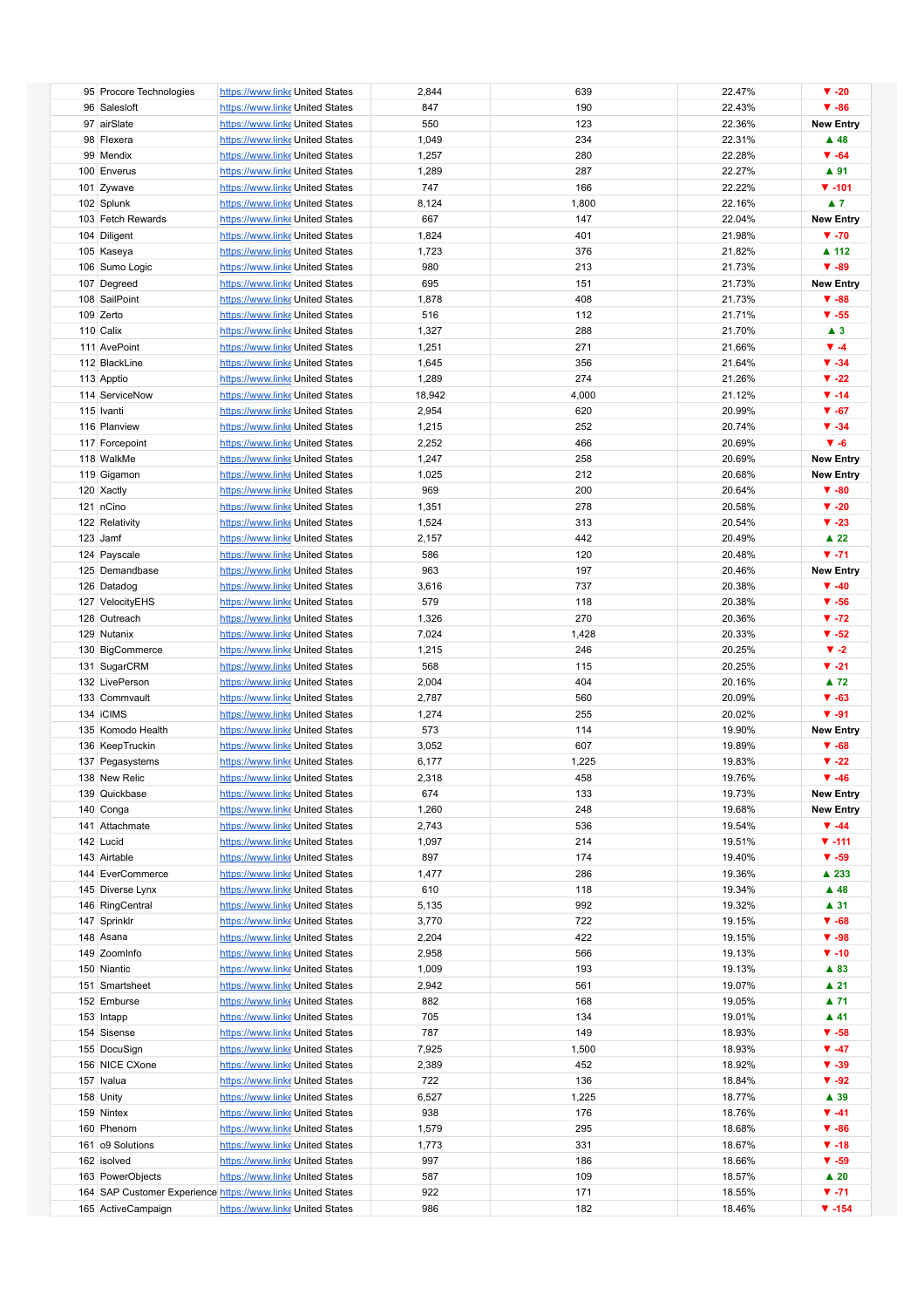| 166 OneSpan                                                  | https://www.linke United States | 754     | 139    | 18.44% | $\Psi - 60$              |
|--------------------------------------------------------------|---------------------------------|---------|--------|--------|--------------------------|
| 167 ModMed                                                   | https://www.linke United States | 1,096   | 202    | 18.43% | $\Psi - 1$               |
|                                                              |                                 |         |        |        |                          |
| 168 Liferay                                                  | https://www.linke United States | 1,255   | 231    | 18.41% | $\Psi - 70$              |
| 169 Five9                                                    | https://www.linke United States | 1,927   | 354    | 18.37% | $\Psi - 64$              |
|                                                              |                                 |         |        |        |                          |
| 170 Agora                                                    | https://www.linke United States | 526     | 96     | 18.25% | <b>New Entry</b>         |
| 171 Origami Risk                                             | https://www.linke United States | 510     | 93     | 18.24% | <b>New Entry</b>         |
|                                                              |                                 |         |        |        |                          |
| 172 Bazaarvoice                                              | https://www.linke United States | 1,531   | 279    | 18.22% | $\Psi - 4$               |
| 173 Okta                                                     | https://www.linke United States | 6,052   | 1,102  | 18.21% | $\Psi - 93$              |
|                                                              |                                 |         |        |        |                          |
| 174 Jaggaer                                                  | https://www.linke United States | 1,140   | 206    | 18.07% | $\nabla -27$             |
| 175 Samsara                                                  | https://www.linke United States | 1,831   | 330    | 18.02% | $\Psi - 56$              |
|                                                              |                                 |         |        |        |                          |
| 176 MeridianLink                                             | https://www.linke United States | 523     | 94     | 17.97% | <b>New Entry</b>         |
| <b>177 EDB</b>                                               | https://www.linke United States | 1,064   | 191    | 17.95% | $\Psi - 23$              |
|                                                              |                                 |         |        |        |                          |
| 178 Red Hat                                                  | https://www.linke United States | 19,528  | 3,500  | 17.92% | $\Psi - 43$              |
| 179 Medallia                                                 | https://www.linke United States | 2,548   | 450    | 17.66% | $\Psi - 137$             |
|                                                              |                                 |         |        |        |                          |
| 180 Genesys                                                  | https://www.linke United States | 7,284   | 1,278  | 17.55% | $\Psi - 150$             |
| 181 Granicus                                                 | https://www.linke United States | 804     | 141    | 17.54% | $\blacktriangle$ 41      |
|                                                              |                                 |         |        |        |                          |
| 182 Virgin Pulse                                             | https://www.linke United States | 1,643   | 288    | 17.53% | $\Psi - 12$              |
| 183 SAP SuccessFactors                                       | https://www.linke United States | 2,037   | 353    | 17.33% | $\Psi - 95$              |
|                                                              |                                 |         |        |        |                          |
| 184 Bullhorn                                                 | https://www.linke United States | 1,268   | 218    | 17.19% | $\blacktriangle$ 1       |
| 185 AppDynamics                                              | https://www.linke United States | 1,923   | 330    | 17.16% | $\Psi - 95$              |
|                                                              |                                 |         |        |        |                          |
| 186 Informatica                                              | https://www.linke United States | 5,491   | 941    | 17.14% | $\Psi - 15$              |
| 187 Calabrio                                                 | https://www.linke United States | 720     | 123    | 17.08% | $\Psi - 37$              |
|                                                              |                                 |         |        |        |                          |
| 188 Riskified                                                | https://www.linke United States | 767     | 131    | 17.08% | $\Psi - 74$              |
| 189 Paycor                                                   | https://www.linke United States | 2,214   | 378    | 17.07% | $\Psi - 64$              |
|                                                              |                                 |         |        |        |                          |
| 190 M-Files                                                  | https://www.linke United States | 607     | 103    | 16.97% | $\Psi - 38$              |
|                                                              |                                 |         |        |        | $\blacktriangle$ 5       |
| 191 Cornerstone OnDemand                                     | https://www.linke United States | 2,532   | 429    | 16.94% |                          |
| 192 Sovos                                                    | https://www.linke United States | 1,431   | 241    | 16.84% | $\Psi - 36$              |
|                                                              |                                 |         | 203    | 16.82% | $\Psi - 63$              |
| 193 Acquia                                                   | https://www.linke United States | 1,207   |        |        |                          |
| 194 Cloudera                                                 | https://www.linke United States | 3,116   | 522    | 16.75% | $\Psi - 62$              |
|                                                              |                                 |         | 95     |        | $\blacktriangle$ 92      |
| 195 DDN Storage                                              | https://www.linke United States | 569     |        | 16.70% |                          |
| 196 SpotOn                                                   | https://www.linke United States | 2,352   | 390    | 16.58% | $\Psi - 65$              |
|                                                              |                                 | 997     | 165    | 16.55% | ▲ 35                     |
| 197 HelpSystems                                              | https://www.linke United States |         |        |        |                          |
| 198 Avalara                                                  | https://www.linke United States | 3,740   | 618    | 16.52% | $\Psi - 10$              |
|                                                              |                                 |         |        |        | $\Psi - 116$             |
| 199 Bill.com                                                 | https://www.linke United States | 1,308   | 215    | 16.44% |                          |
| 200 PrimePay                                                 | https://www.linke United States | 605     | 99     | 16.36% | $V - 8$                  |
|                                                              |                                 |         |        |        |                          |
| 201 Precisely                                                | https://www.linke United States | 2,140   | 350    | 16.36% | <b>New Entry</b>         |
| 202 Doximity                                                 | https://www.linke United States | 775     | 126    | 16.26% | $\blacktriangle$ 47      |
|                                                              |                                 |         |        |        |                          |
| 203 InterSystems                                             | https://www.linke United States | 1,620   | 263    | 16.23% | $\blacktriangle$ 66      |
| 204 VMware                                                   | https://www.linke United States | 34,423  | 5,500  | 15.98% | $\Psi - 51$              |
|                                                              |                                 |         |        |        |                          |
| 205 In Time Tec                                              | https://www.linke United States | 727     | 116    | 15.96% | <b>New Entry</b>         |
| 206 WorkForce Software                                       | https://www.linke United States | 765     | 122    | 15.95% | $\Psi - 83$              |
|                                                              |                                 |         |        |        |                          |
| 207 The Apache Software Four https://www.linke United States |                                 | 2,073   | 330    | 15.92% | $\Psi - 32$              |
| 208 AgileEngine                                              | https://www.linke United States | 509     | 81     | 15.91% | <b>New Entry</b>         |
|                                                              |                                 |         |        |        |                          |
| 209 Riskonnect                                               | https://www.linke United States | 522     | 83     | 15.90% | <b>New Entry</b>         |
| 210 ChannelAdvisor                                           | https://www.linke United States | 939     | 149    | 15.87% | $\Psi - 45$              |
|                                                              |                                 |         |        |        |                          |
| 211 Clearwater Analytics                                     | https://www.linke United States | 1,280   | 203    | 15.86% | $\blacktriangle$ 48      |
| 212 LiveVox                                                  | https://www.linke United States | 629     | 99     | 15.74% | $\Psi - 117$             |
|                                                              |                                 |         |        |        |                          |
| 213 InEight                                                  | https://www.linke United States | 530     | 83     | 15.66% | $\Psi - 87$              |
| 214 GitHub                                                   | https://www.linke United States | 4,063   | 633    | 15.58% | $\blacktriangledown$ -52 |
|                                                              |                                 |         |        |        |                          |
| 215 Slack                                                    | https://www.linke United States | 3,836   | 595    | 15.51% | $\Psi - 75$              |
| 216 Autodesk                                                 | https://www.linke United States | 13,643  | 2,100  | 15.39% | $\Psi - 37$              |
|                                                              |                                 |         |        |        |                          |
| 217 Nuance Communications                                    | https://www.linke United States | 8,178   | 1,257  | 15.37% | ▲ 105                    |
| 218 Tekion Corp                                              | https://www.linke United States | 1,616   | 247    | 15.28% | $V - 7$                  |
|                                                              | https://www.linke United States |         |        |        | $V - 3$                  |
| 219 Wrike                                                    |                                 | 975     | 148    | 15.18% |                          |
| 220 C3 AI                                                    | https://www.linke United States | 745     | 113    | 15.17% | $\Psi - 84$              |
| 221 Microsoft                                                | https://www.linke United States | 224,665 | 34,000 | 15.13% | $V - 2$                  |
|                                                              |                                 |         |        |        |                          |
| 222 Tableau                                                  | https://www.linke United States | 5,449   | 824    | 15.12% | $\Psi - 88$              |
| 223 Pipedrive                                                | https://www.linke United States | 969     | 146    | 15.07% | $\Psi - 66$              |
|                                                              |                                 |         |        |        |                          |
| 224 ConnectWise                                              | https://www.linke United States | 2,237   | 337    | 15.06% | $\Psi - 80$              |
| 225 Entrata                                                  | https://www.linke United States | 1,523   | 229    | 15.04% | $\blacktriangle$ 9       |
|                                                              |                                 |         |        |        |                          |
| 226 Stealth                                                  | https://www.linke United States | 2,115   | 318    | 15.04% | $\Psi - 89$              |
| 227 Technisys                                                | https://www.linke United States | 1,228   | 184    | 14.98% | $\Psi - 89$              |
|                                                              |                                 |         |        |        |                          |
| 228 insightsoftware                                          | https://www.linke United States | 1,088   | 163    | 14.98% | $\Psi - 87$              |
| 229 360 Degree Cloud                                         | https://www.linke United States | 529     | 79     | 14.93% | <b>New Entry</b>         |
|                                                              |                                 |         |        |        |                          |
| 230 Extreme Networks                                         | https://www.linke United States | 3,508   | 520    | 14.82% | <b>New Entry</b>         |
| 231 Gorilla Logic                                            | https://www.linke United States | 702     | 104    | 14.81% | <b>New Entry</b>         |
|                                                              |                                 |         |        |        |                          |
| 232 SolarWinds                                               | https://www.linke United States | 2,302   | 340    | 14.77% | $\blacktriangle$ 25      |
| 233 A10 Networks                                             | https://www.linke United States | 738     | 109    | 14.77% | <b>New Entry</b>         |
|                                                              |                                 |         |        |        |                          |
| 234 AvidXchange                                              | https://www.linke United States | 1,360   | 200    | 14.71% | $\Psi - 86$              |
| 235 Community Brands                                         | https://www.linke United States | 1,559   | 229    | 14.69% | $\Psi - 86$              |
|                                                              |                                 |         |        |        |                          |
| 236 Digital.ai                                               | https://www.linke United States | 716     | 105    | 14.66% | $\triangle$ 52           |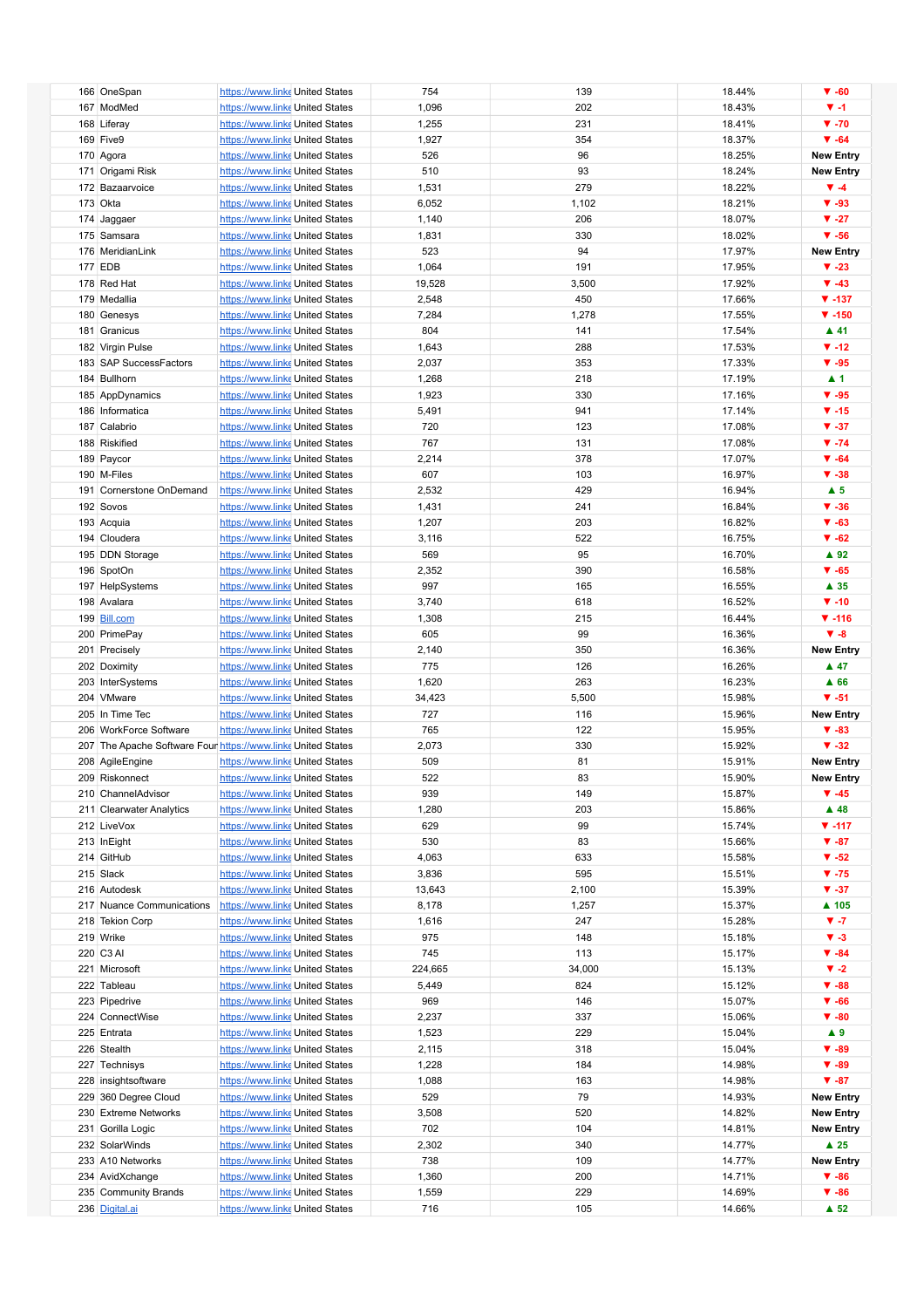|          | 237 Riverbed Technology    | https://www.linke United States                                | 1,867  | 273   | 14.62% | $\Psi - 79$         |
|----------|----------------------------|----------------------------------------------------------------|--------|-------|--------|---------------------|
|          | 238 Veeva Systems          | https://www.linke United States                                | 5,865  | 857   | 14.61% | $\Psi - 134$        |
|          | 239 ECI Software Solutions | https://www.linke United States                                | 1,015  | 147   | 14.48% | $V - 119$           |
|          |                            |                                                                |        |       |        |                     |
|          | 240 Paylocity              | https://www.linke United States                                | 4,197  | 607   | 14.46% | $\Psi - 80$         |
|          | 241 Avid                   | https://www.linke United States                                | 1,600  | 231   | 14.44% | ▲ 75                |
|          | 242 InMoment               | https://www.linke United States                                | 804    | 116   | 14.43% | $\Psi - 13$         |
|          | 243 Innovecs               | https://www.linke United States                                | 542    | 78    | 14.39% | $\Psi - 243$        |
|          | 244 Cisco Meraki           | https://www.linke United States                                | 2,760  | 397   | 14.38% | <b>New Entry</b>    |
|          | 245 Picsart                | https://www.linke United States                                | 1,186  | 170   | 14.33% | $\Psi - 216$        |
|          |                            |                                                                | 992    | 142   | 14.31% | $\Psi - 39$         |
|          | 246 Sage Intacct           | https://www.linke United States                                |        |       |        |                     |
|          | 247 Podium                 | https://www.linke United States                                | 1,224  | 175   | 14.30% | $\P$ -123           |
|          | 248 Medidata Solutions     | https://www.linke United States                                | 2,686  | 383   | 14.26% | $\Psi - 66$         |
|          | 249 Intralinks             | https://www.linke United States                                | 1,348  | 191   | 14.17% | $\Psi - 47$         |
|          | 250 Guidewire Software     | https://www.linke United States                                | 3,056  | 432   | 14.14% | $\blacktriangle$ 14 |
|          | 251 Waystar                | https://www.linke United States                                | 1,090  | 154   | 14.13% | $\P$ -129           |
|          |                            |                                                                |        |       |        |                     |
|          | 252 CureMD                 | https://www.linke United States                                | 848    | 119   | 14.03% | $\Psi - 63$         |
|          | 253 Mapbox                 | https://www.linke United States                                | 635    | 89    | 14.02% | <b>New Entry</b>    |
|          | 254 NICE Actimize          | https://www.linke United States                                | 1,208  | 169   | 13.99% | $\Psi - 78$         |
|          | 255 Allvue Systems         | https://www.linke United States                                | 609    | 85    | 13.96% | $\Psi - 34$         |
|          | 256 AppLovin               | https://www.linke United States                                | 779    | 108   | 13.86% | $\Psi - 28$         |
|          |                            |                                                                |        |       |        |                     |
|          | 257 Paycom                 | https://www.linke United States                                | 4,674  | 646   | 13.82% | $\Psi - 31$         |
|          | 258 Plex Systems           | https://www.linke United States                                | 589    | 81    | 13.75% | $\P$ -72            |
|          | 259 Mozilla                | https://www.linke United States                                | 1,523  | 209   | 13.72% | $\Psi - 46$         |
|          | 260 ServiceTitan           | https://www.linke United States                                | 1,744  | 239   | 13.70% | $\Psi - 82$         |
|          | 261 Weave                  | https://www.linke United States                                | 789    | 108   | 13.69% | $\Psi - 92$         |
|          |                            |                                                                |        | 921   |        | $\Psi -2$           |
|          | 262 Snap                   | https://www.linke United States                                | 6,742  |       | 13.66% |                     |
|          | 263 Collective Health      | https://www.linke United States                                | 557    | 76    | 13.64% | <b>New Entry</b>    |
|          | 264 BlueJeans by Verizon   | https://www.linke United States                                | 598    | 81    | 13.55% | $\blacktriangle$ 21 |
|          | 265 Toast                  | https://www.linke United States                                | 3,342  | 450   | 13.46% | $\Psi - 136$        |
|          | 266 Akvelon                | https://www.linke United States                                | 924    | 123   | 13.31% | $\blacktriangle$ 57 |
|          | 267 Exiger                 | https://www.linke United States                                | 671    | 89    | 13.26% | <b>New Entry</b>    |
|          |                            |                                                                |        |       |        |                     |
|          | 268 Adobe                  | https://www.linke United States                                | 30,298 | 4,000 | 13.20% | $\Psi -24$          |
|          | 269 Zenoti                 | https://www.linke United States                                | 807    | 106   | 13.14% | $\Psi - 89$         |
| 270 Esri |                            | https://www.linke United States                                | 5,619  | 737   | 13.12% | $\Psi -25$          |
|          | 271 Exadel                 | https://www.linke United States                                | 1,403  | 184   | 13.11% | $\blacktriangle$ 49 |
|          | 272 3Pillar Global         | https://www.linke United States                                | 1,800  | 236   | 13.11% | $\blacktriangle$ 47 |
|          |                            | https://www.linke United States                                | 780    | 102   | 13.08% | $V - 7$             |
|          | 273 Henry Schein One       |                                                                |        |       |        |                     |
|          | 274 Bentley Systems        | https://www.linke United States                                | 4,535  | 592   | 13.05% | $\Psi - 68$         |
|          | 275 Enghouse               | https://www.linke United States                                | 613    | 80    | 13.05% | $\Psi - 74$         |
|          | 276 ACV Auctions           | https://www.linke United States                                | 1,345  | 175   | 13.01% | <b>New Entry</b>    |
|          | 277 Duck Creek             | https://www.linke United States                                | 1,685  | 219   | 13.00% | $V - 5$             |
|          | 278 MRI Software           | https://www.linke United States                                | 2,270  | 295   | 13.00% | $\Psi - 75$         |
|          |                            |                                                                |        |       |        |                     |
|          | 279 HighRadius             | https://www.linke United States                                | 3,918  | 509   | 12.99% | $\P$ -112           |
|          | 280 AppFolio               | https://www.linke United States                                | 1,496  | 194   | 12.97% | $\Psi - 45$         |
|          | 281 Khoros                 | https://www.linke United States                                | 1,528  | 197   | 12.89% | $\Psi - 154$        |
|          | 282 Hyland                 | https://www.linke United States                                | 4,131  | 527   | 12.76% | $\Psi - 28$         |
|          | 283 Workday                | https://www.linke United States                                | 17,036 | 2,172 | 12.75% | $\Psi - 73$         |
|          |                            |                                                                | 5,406  | 688   | 12.73% | $\Psi - 84$         |
|          | 284 Ansys                  | https://www.linke United States                                |        |       |        |                     |
|          | 285 SAS                    | https://www.linke United States                                | 14,563 | 1,852 | 12.72% | $\blacktriangle$ 13 |
|          | 286 Lucid Holdings         | https://www.linke United States                                | 567    | 72    | 12.70% | <b>New Entry</b>    |
|          | 287 Radancy                | https://www.linke United States                                | 906    | 115   | 12.69% | $\Psi - 88$         |
|          | 288 WillowTree             | https://www.linke United States                                | 752    | 95    | 12.63% | $\P$ -124           |
|          | 289 Aspen Technology       | https://www.linke United States                                | 2,431  | 305   | 12.55% | $\Psi - 74$         |
|          |                            |                                                                |        |       |        |                     |
|          | 290 Beeline                | https://www.linke United States                                | 680    | 85    | 12.50% | $\blacktriangle$ 77 |
|          | 291 Volante Technologies   | https://www.linke United States                                | 735    | 91    | 12.38% | $\Psi - 17$         |
|          | 292 MasterControl          | https://www.linke United States                                | 688    | 85    | 12.35% | $\blacktriangle$ 0  |
|          | 293 Lohika                 | https://www.linke United States                                | 1,020  | 126   | 12.35% | $\blacktriangle$ 73 |
|          | 294 Mitratech              | https://www.linke United States                                | 863    | 106   | 12.28% | $\Psi - 294$        |
|          | 295 Arbisoft               | https://www.linke United States                                | 770    | 94    | 12.21% | $\Psi - 86$         |
|          |                            |                                                                |        |       |        |                     |
|          | 296 Deltek                 | https://www.linke United States                                | 3,538  | 429   | 12.13% | $\Psi - 106$        |
|          | 297 Citrix                 | https://www.linke United States                                | 10,763 | 1,300 | 12.08% | $\Psi - 85$         |
|          | 298 iManage                | https://www.linke United States                                | 928    | 112   | 12.07% | $\Psi - 196$        |
|          |                            | 299 ICE Mortgage Technology https://www.linke United States    | 1,840  | 222   | 12.07% | $\P$ -74            |
|          | 300 NICE                   | https://www.linke United States                                | 5,959  | 718   | 12.05% | $\Psi - 44$         |
|          |                            |                                                                |        |       |        |                     |
|          | 301 PTC                    | https://www.linke United States                                | 6,985  | 834   | 11.94% | $\Psi - 180$        |
|          | 302 Plaid                  | https://www.linke United States                                | 1,028  | 122   | 11.87% | $\Psi - 141$        |
|          |                            | 303 Siemens Digital Industries https://www.linke United States | 15,513 | 1,840 | 11.86% | $V - 55$            |
|          | 304 Aura                   | https://www.linke United States                                | 759    | 90    | 11.86% | <b>New Entry</b>    |
|          | 305 Cvent                  | https://www.linke United States                                | 4,937  | 585   | 11.85% | $\Psi - 65$         |
|          | 306 TIBCO                  | https://www.linke United States                                | 4,689  | 555   | 11.84% | $\Psi - 101$        |
|          |                            |                                                                |        |       |        |                     |
|          | 307 RateGain               | https://www.linke United States                                | 601    | 71    | 11.81% | <b>New Entry</b>    |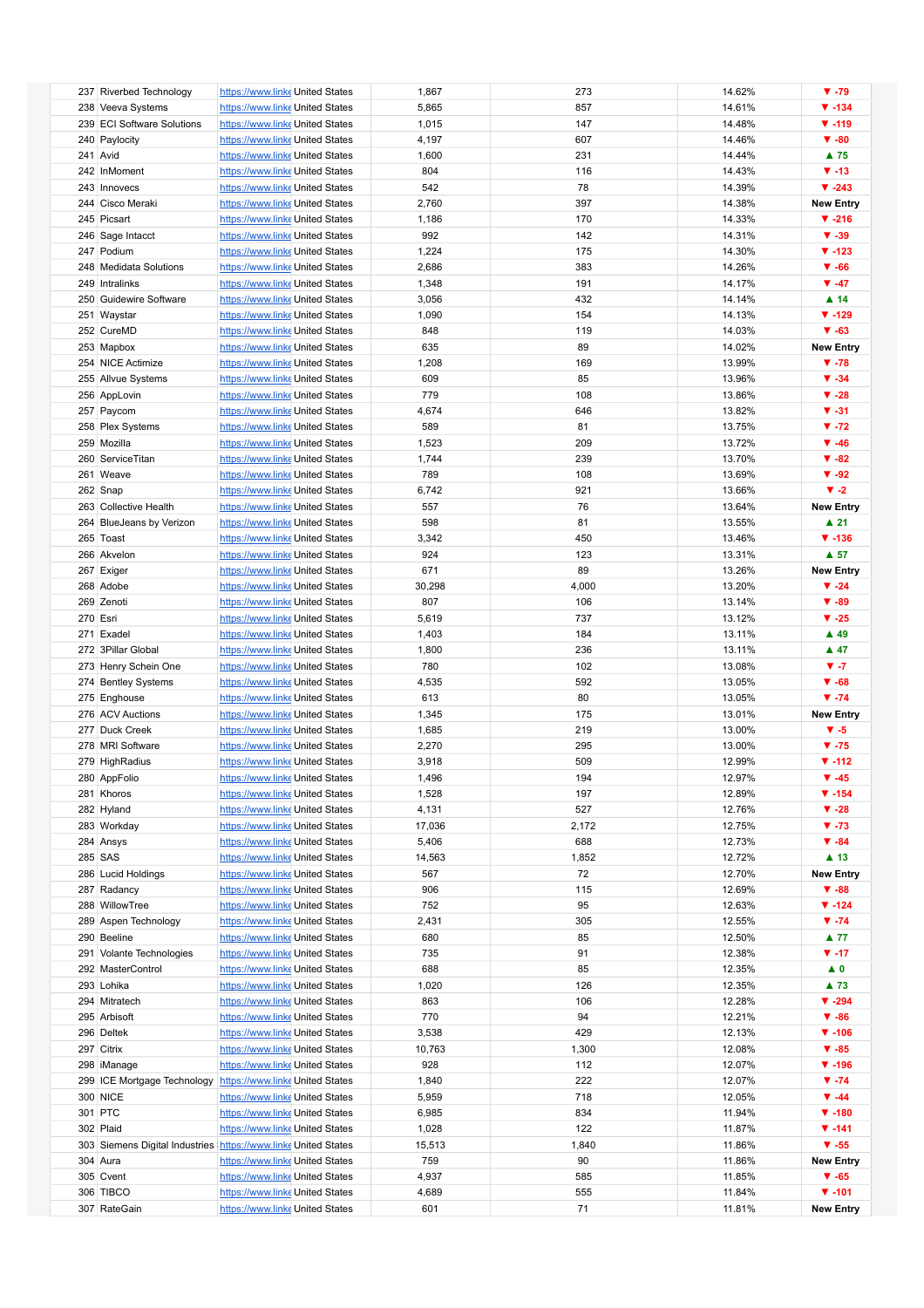| 308 Vertex                                                    | https://www.linke United States | 1,798  | 210    | 11.68% | $\Psi - 94$               |
|---------------------------------------------------------------|---------------------------------|--------|--------|--------|---------------------------|
| 309 Ruckus Networks                                           | https://www.linke United States | 834    | 97     | 11.63% | <b>New Entry</b>          |
|                                                               |                                 |        |        |        |                           |
| 310 WellSky                                                   | https://www.linke United States | 1,207  | 139    | 11.52% | $\Psi -48$                |
| 311 Qualia                                                    | https://www.linke United States | 575    | 66     | 11.48% | $\blacktriangledown$ -222 |
|                                                               |                                 |        | 218    |        | $V - 51$                  |
| 312 Axway                                                     | https://www.linke United States | 1,905  |        | 11.44% |                           |
| 313 Axtria                                                    | https://www.linke United States | 2,463  | 281    | 11.41% | $\Psi - 58$               |
| 314 Accruent                                                  | https://www.linke United States | 1,132  | 129    | 11.40% | $\Psi - 127$              |
|                                                               |                                 |        |        |        |                           |
| 315 Snapdocs                                                  | https://www.linke United States | 651    | 74     | 11.37% | <b>New Entry</b>          |
| 316 Veritas Technologies                                      | https://www.linke United States | 6,273  | 712    | 11.35% | $\Psi - 80$               |
| 317 Tecsys                                                    | https://www.linke United States | 749    | 85     | 11.35% | $\Psi - 86$               |
|                                                               |                                 |        |        |        |                           |
| 318 MathWorks                                                 | https://www.linke United States | 5,968  | 676    | 11.33% | <b>New Entry</b>          |
| 319 Kofax                                                     | https://www.linke United States | 2,213  | 248    | 11.21% | $\Psi - 54$               |
|                                                               |                                 |        |        |        |                           |
| 320 Palantir Technologies                                     | https://www.linke United States | 3,180  | 356    | 11.19% | $\Psi -2$                 |
| 321 Brightree                                                 | https://www.linke United States | 515    | 57     | 11.07% | <b>New Entry</b>          |
| 322 Cheetah Digital                                           | https://www.linke United States | 859    | 95     | 11.06% | $\P$ -104                 |
|                                                               |                                 |        |        |        |                           |
| 323 Model N                                                   | https://www.linke United States | 1,244  | 137    | 11.01% | $\Psi - 56$               |
| 324 Juniper Networks                                          | https://www.linke United States | 10,908 | 1,200  | 11.00% | <b>New Entry</b>          |
|                                                               |                                 |        |        |        |                           |
| 325 SAP Concur                                                | https://www.linke United States | 7,480  | 822    | 10.99% | $\Psi - 79$               |
| 326 Operative                                                 | https://www.linke United States | 795    | 87     | 10.94% | $V - 27$                  |
| 327 Sermo                                                     | https://www.linke United States | 521    | 57     | 10.94% | <b>New Entry</b>          |
|                                                               |                                 |        |        |        |                           |
| 328 Quest Software                                            | https://www.linke United States | 3,690  | 398    | 10.79% | $\Psi - 49$               |
| 329 Housecall Pro                                             | https://www.linke United States | 513    | 55     | 10.72% | <b>New Entry</b>          |
| 330 Aderant                                                   | https://www.linke United States | 654    | 70     | 10.70% | $\Psi - 47$               |
|                                                               |                                 |        |        |        |                           |
| 331 Altium                                                    | https://www.linke United States | 820    | 87     | 10.61% | $\Psi - 17$               |
| 332 HealthEdge                                                | https://www.linke United States | 1,302  | 138    | 10.60% | $\Psi - 64$               |
|                                                               |                                 |        |        |        |                           |
| 333 Mediaocean                                                | https://www.linke United States | 1,261  | 132    | 10.47% | $\Psi - 106$              |
| 334 eGain Corporation                                         | https://www.linke United States | 864    | 90     | 10.42% | $\Psi - 58$               |
| 335 Affirma                                                   | https://www.linke United States | 509    | 53     | 10.41% | <b>New Entry</b>          |
|                                                               |                                 |        |        |        |                           |
| 336 Aptean                                                    | https://www.linke United States | 2,240  | 233    | 10.40% | $\Psi - 106$              |
| 337 MSys Technologies   Softw https://www.linke United States |                                 | 977    | 100    | 10.24% | $V - 57$                  |
| 338 Avature                                                   | https://www.linke United States | 1,163  | 119    | 10.23% | $\Psi - 164$              |
|                                                               |                                 |        |        |        |                           |
| 339 TraceLink                                                 | https://www.linke United States | 832    | 85     | 10.22% | $\P$ -166                 |
| 340 Automation Anywhere                                       | https://www.linke United States | 6,201  | 633    | 10.21% | $\Psi - 88$               |
|                                                               |                                 |        |        |        |                           |
| 341 Revel Systems                                             | https://www.linke United States | 529    | 54     | 10.21% | <b>New Entry</b>          |
| 342 Coherent Solutions                                        | https://www.linke United States | 521    | 53     | 10.17% | <b>New Entry</b>          |
| 343 SS&C Eze                                                  | https://www.linke United States | 985    | 100    | 10.15% | $\Psi - 54$               |
|                                                               |                                 |        |        |        |                           |
| 344 Chetu                                                     | https://www.linke United States | 2,367  | 240    | 10.14% | $\Psi - 39$               |
| 345 Cisco                                                     | https://www.linke United States | 99,123 | 10,000 | 10.09% | <b>New Entry</b>          |
|                                                               |                                 |        |        |        |                           |
| 346 Hudl                                                      | https://www.linke United States | 1,883  | 189    | 10.04% | $\Psi - 73$               |
| 347 FICO                                                      | https://www.linke United States | 3,556  | 356    | 10.01% | $V - 77$                  |
| 348 Ceridian                                                  | https://www.linke United States | 7,069  | 706    | 9.99%  | $\Psi - 66$               |
|                                                               |                                 |        |        |        |                           |
| 349 E2open                                                    | https://www.linke United States | 3,214  | 320    | 9.96%  | $\Psi - 86$               |
| 350 ConstructConnect                                          | https://www.linke United States | 936    | 93     | 9.94%  | <b>New Entry</b>          |
| 351 Discord                                                   | https://www.linke United States | 1,765  | 174    | 9.86%  | $\Psi -45$                |
|                                                               |                                 |        |        |        |                           |
| 352 Netsmart                                                  | https://www.linke United States | 2,000  | 196    | 9.80%  | $\Psi -42$                |
| 353 WebPT                                                     | https://www.linke United States | 500    | 49     | 9.80%  | <b>New Entry</b>          |
| 354 QAD                                                       | https://www.linke United States | 1,535  | 149    | 9.71%  | $\Psi - 113$              |
|                                                               |                                 |        |        |        |                           |
| 355 One Network Enterprises                                   | https://www.linke United States | 537    | 52     | 9.68%  | <b>New Entry</b>          |
| 356 Entrust                                                   | https://www.linke United States | 2,903  | 281    | 9.68%  | $\Psi - 161$              |
|                                                               |                                 |        |        |        | <b>New Entry</b>          |
| 357 View                                                      | https://www.linke United States | 616    | 59     | 9.58%  |                           |
| 358 Navis                                                     | https://www.linke United States | 815    | 78     | 9.57%  | <b>New Entry</b>          |
| 359 Intuit                                                    | https://www.linke United States | 14,016 | 1,339  | 9.55%  | $\Psi - 88$               |
|                                                               |                                 |        |        |        |                           |
| 360 Frontline Education                                       | https://www.linke United States | 819    | 78     | 9.52%  | $\P$ -162                 |
| 361 Hexagon PPM                                               | https://www.linke United States | 3,836  | 361    | 9.41%  | $\Psi - 44$               |
| 362 Vistex                                                    | https://www.linke United States | 1,403  | 132    | 9.41%  | $\Psi - 54$               |
|                                                               |                                 |        |        |        |                           |
| 363 OEConnection                                              | https://www.linke United States | 1,110  | 104    | 9.37%  | $\Psi - 85$               |
| 364 Finvi                                                     | https://www.linke United States | 557    | 52     | 9.34%  | <b>New Entry</b>          |
| 365 Climate LLC                                               | https://www.linke United States | 805    | 75     | 9.32%  | $\Psi - 81$               |
|                                                               |                                 |        |        |        |                           |
| 366 Zycus                                                     | https://www.linke United States | 1,272  | 118    | 9.28%  | $\Psi - 53$               |
| 367 CentralSquare                                             | https://www.linke United States | 1,288  | 119    | 9.24%  | $\Psi - 114$              |
|                                                               |                                 |        |        |        |                           |
| 368 Wind River                                                | https://www.linke United States | 1,810  | 167    | 9.23%  | $\Psi - 117$              |
| 369 GE Digital                                                | https://www.linke United States | 4,048  | 370    | 9.14%  | $\Psi - 74$               |
| 370 Walmart Global Tech                                       | https://www.linke United States | 8,346  | 762    | 9.13%  | $\Psi - 77$               |
|                                                               |                                 |        |        |        |                           |
| 371 WideOrbit                                                 | https://www.linke United States | 516    | 47     | 9.11%  | $\Psi - 33$               |
| 372 Hexagon                                                   | https://www.linke United States | 742    | 67     | 9.03%  | $\P$ -164                 |
| 373 Altimetrik                                                | https://www.linke United States | 4,003  | 360    | 8.99%  | $\Psi - 66$               |
|                                                               |                                 |        |        |        |                           |
| 374 Blackbaud                                                 | https://www.linke United States | 3,400  | 305    | 8.97%  | $\P$ -124                 |
|                                                               |                                 |        |        |        |                           |
|                                                               | https://www.linke United States | 1,778  | 158    | 8.89%  | $\Psi - 85$               |
| 375 Applied Systems                                           |                                 |        |        |        |                           |
| 376 Edifecs                                                   | https://www.linke United States | 834    | 74     | 8.87%  | $\Psi - 37$               |
| 377 GlobalLogic                                               | https://www.linke United States | 17,578 | 1,551  | 8.82%  | $\Psi - 33$               |
| 378 Benefitfocus                                              | https://www.linke United States | 1,224  | 108    | 8.82%  | $\Psi - 78$               |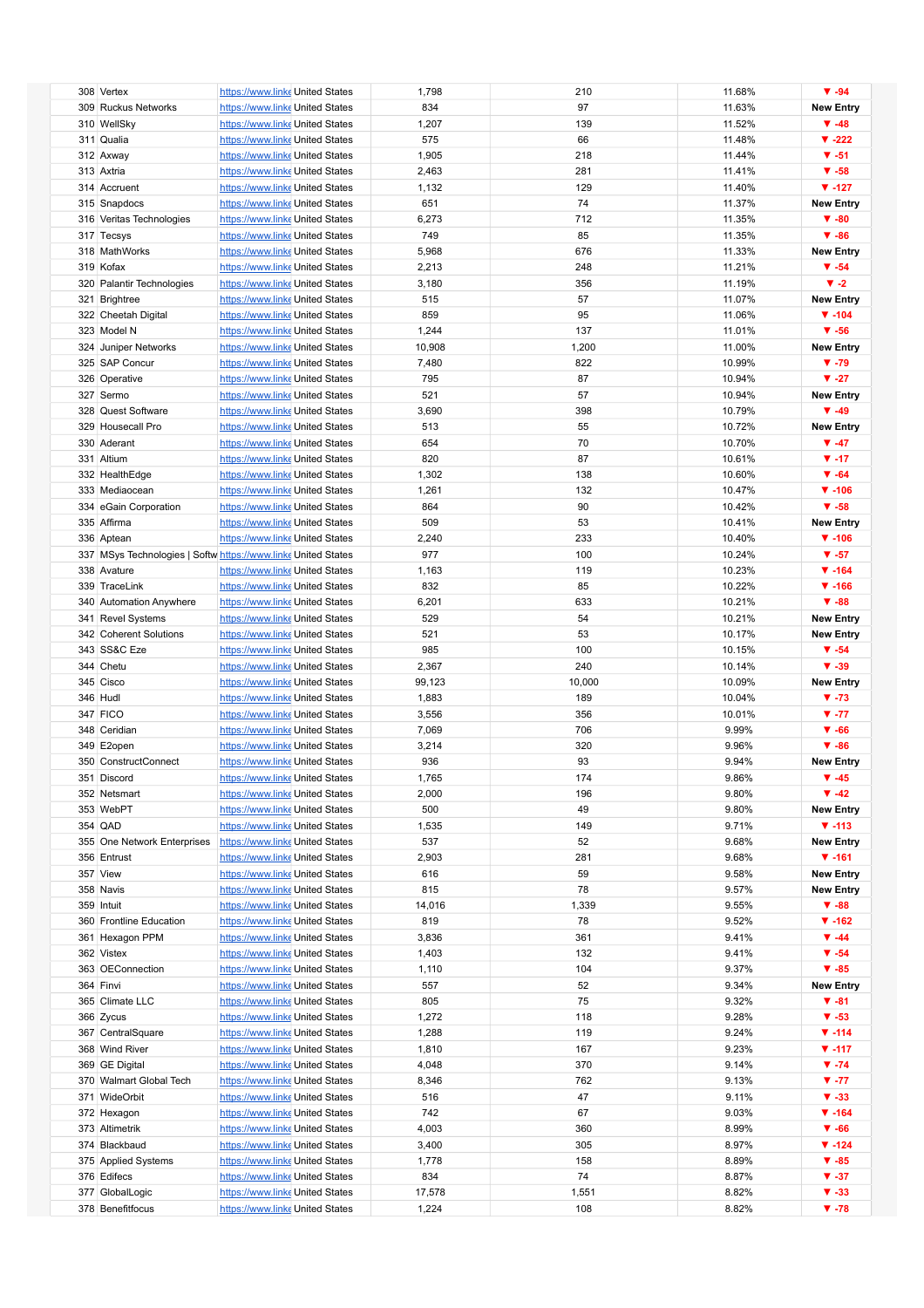|         | 379 CSG                                                       | https://www.linke United States      | 5,395  | 472   | 8.75% | $\Psi - 51$      |
|---------|---------------------------------------------------------------|--------------------------------------|--------|-------|-------|------------------|
|         | 380 Progress                                                  | https://www.linke United States      | 3,347  | 292   | 8.72% | $\Psi - 94$      |
|         | 381 Viewpoint                                                 | https://www.linke United States      | 758    | 66    | 8.71% | $\Psi - 157$     |
|         | 382 Eka Software Solutions                                    | https://www.linke United States      | 624    | 54    | 8.65% | <b>New Entry</b> |
|         |                                                               |                                      |        |       |       |                  |
|         | 383 SAP Ariba                                                 | https://www.linke United States      | 3,235  | 278   | 8.59% | $\Psi - 74$      |
|         | 384 Command Alkon                                             | https://www.linke United States      | 526    | 45    | 8.56% | $\Psi - 145$     |
|         | 385 Esker                                                     | https://www.linke United States      | 552    | 47    | 8.51% | $\Psi - 143$     |
|         | 386 MRP                                                       | https://www.linke United States      | 1,375  | 117   | 8.51% | $\Psi - 30$      |
|         | 387 Insurity                                                  | https://www.linke United States      | 937    | 79    | 8.43% | $\Psi - 86$      |
|         | 388 Wolters Kluwer ELM Soluti https://www.linke United States |                                      | 534    | 45    | 8.43% | $\P$ -145        |
|         |                                                               |                                      |        |       |       |                  |
|         | 389 Blend                                                     | https://www.linke United States      | 1,171  | 98    | 8.37% | $\P$ -152        |
|         | 390 Buildertrend                                              | https://www.linke United States      | 638    | 53    | 8.31% | $\Psi - 143$     |
|         | 391 RealPage                                                  | https://www.linke United States      | 6,797  | 562   | 8.27% | <b>New Entry</b> |
|         | 392 Wolfram                                                   | https://www.linke United States      | 617    | 51    | 8.27% | $\Psi - 90$      |
|         | 393 Alvaria                                                   | https://www.linke United States      | 1,903  | 155   | 8.15% | $\Psi - 50$      |
|         | 394 Calsoft                                                   | https://www.linke United States      | 1,064  | 84    | 7.89% | $\Psi - 63$      |
|         | 395 MicroStrategy                                             | https://www.linke United States      | 3,383  | 264   | 7.80% | $\Psi - 99$      |
|         |                                                               |                                      |        |       |       |                  |
|         | 396 TuSimple                                                  | https://www.linke United States      | 836    | 65    | 7.78% | $\Psi - 138$     |
| 397     |                                                               | 2020 https://www.linke United States | 1,443  | 112   | 7.76% | <b>New Entry</b> |
|         | 398 NetSuite                                                  | https://www.linke United States      | 19,436 | 1,506 | 7.75% | $\Psi - 73$      |
|         | 399 PROS                                                      | https://www.linke United States      | 2,466  | 190   | 7.70% | $\Psi - 102$     |
|         | 400 Epicor                                                    | https://www.linke United States      | 4,873  | 368   | 7.55% | $\Psi - 68$      |
|         | 401 Stratus Technologies                                      | https://www.linke United States      | 650    | 49    | 7.54% | $\Psi - 97$      |
|         |                                                               |                                      |        |       |       | $\Psi - 65$      |
|         | 402 Carahsoft                                                 | https://www.linke United States      | 1,744  | 131   | 7.51% |                  |
|         | 403 Infor                                                     | https://www.linke United States      | 18,845 | 1,414 | 7.50% | $\Psi - 88$      |
|         | 404 Vertafore                                                 | https://www.linke United States      | 2,288  | 171   | 7.47% | <b>New Entry</b> |
|         | 405 CCC Intelligent Solutions                                 | https://www.linke United States      | 1,989  | 148   | 7.44% | $\Psi - 69$      |
|         | 406 MSC Software                                              | https://www.linke United States      | 998    | 74    | 7.41% | $\Psi - 95$      |
|         | 407 PDI Software                                              | https://www.linke United States      | 1,687  | 125   | 7.41% | $\Psi - 130$     |
|         | 408 Allied Telesis                                            | https://www.linke United States      | 872    | 63    | 7.22% | <b>New Entry</b> |
|         |                                                               |                                      |        |       |       |                  |
|         | 409 Omnitracs                                                 | https://www.linke United States      | 933    | 67    | 7.18% | $\Psi - 115$     |
|         | 410 Odessa                                                    | https://www.linke United States      | 1,184  | 85    | 7.18% | $\Psi - 58$      |
|         | 411 SAP Fieldglass                                            | https://www.linke United States      | 590    | 42    | 7.12% | $\Psi - 81$      |
|         | 412 Yardi                                                     | https://www.linke United States      | 4,805  | 342   | 7.12% | $\Psi - 62$      |
|         | 413 Charles River Developmen https://www.linke United States  |                                      | 1,016  | 72    | 7.09% | $\Psi - 60$      |
|         | 414 ACI Worldwide                                             | https://www.linke United States      | 4,767  | 332   | 6.96% | $\Psi - 73$      |
|         |                                                               |                                      |        |       |       | $\Psi - 81$      |
|         | 415 ArisGlobal                                                | https://www.linke United States      | 1,888  | 130   | 6.89% |                  |
|         | 416 Synopsys                                                  | https://www.linke United States      | 16,429 | 1,117 | 6.80% | $\Psi - 70$      |
|         | 417 a1qa                                                      | https://www.linke United States      | 622    | 42    | 6.75% | $\Psi - 59$      |
|         | 418 Manhattan Associates                                      | https://www.linke United States      | 3,504  | 236   | 6.74% | $\Psi - 78$      |
|         | 419 Cadence Design Systems                                    | https://www.linke United States      | 8,358  | 556   | 6.65% | $\Psi - 74$      |
|         | 420 Kareo                                                     | https://www.linke United States      | 754    | 50    | 6.63% | $\Psi - 108$     |
|         | 421 SumTotal Systems                                          |                                      | 1,005  | 66    | 6.57% | $\Psi - 118$     |
|         |                                                               | https://www.linke United States      |        |       |       |                  |
|         | 422 Tyler Technologies                                        | https://www.linke United States      | 5,501  | 360   | 6.54% | $\Psi - 67$      |
|         | 423 LogMeln                                                   | https://www.linke United States      | 2,416  | 158   | 6.54% | $\Psi - 203$     |
|         | 424 SS&C Technologies                                         | https://www.linke United States      | 17,673 | 1,145 | 6.48% | $\Psi - 50$      |
|         | 425 Calypso Technology                                        | https://www.linke United States      | 866    | 55    | 6.35% | $\P$ -244        |
|         | 426 Amazon Robotics                                           | https://www.linke United States      | 3,133  | 198   | 6.32% | $\Psi - 62$      |
|         | 427 Wish                                                      | https://www.linke United States      | 1,584  | 98    | 6.19% | $\Psi - 85$      |
|         | 428 OFS                                                       | https://www.linke United States      | 748    | 46    | 6.15% | $\P$ -102        |
|         |                                                               |                                      |        |       |       |                  |
|         | 429 CDK Global                                                | https://www.linke United States      | 8,028  | 480   | 5.98% | $\Psi - 78$      |
|         | 430 AdvancedMD                                                | https://www.linke United States      | 630    | 33    | 5.24% | $\Psi - 67$      |
|         | 431 MetricStream                                              | https://www.linke United States      | 1,565  | 81    | 5.18% | $\Psi - 110$     |
|         | 432 eClinicalWorks                                            | https://www.linke United States      | 4,067  | 209   | 5.14% | $\Psi - 63$      |
|         | 433 Roblox                                                    | https://www.linke United States      | 4,031  | 207   | 5.14% | $\Psi - 104$     |
|         | 434 Mavenir                                                   | https://www.linke United States      | 5,703  | 288   | 5.05% | <b>New Entry</b> |
|         |                                                               |                                      |        |       |       | $\P$ -154        |
|         | 435 AxiomSL                                                   | https://www.linke United States      | 575    | 29    | 5.04% |                  |
|         | 436 HSC                                                       | https://www.linke United States      | 1,338  | 66    | 4.93% | $\Psi - 58$      |
|         | 437 Allscripts                                                | https://www.linke United States      | 8,084  | 397   | 4.91% | $\Psi - 69$      |
|         | 438 Siemens PLM Software                                      | https://www.linke United States      | 7,097  | 345   | 4.86% | $\Psi - 79$      |
|         | 439 Ellie Mae                                                 | https://www.linke United States      | 783    | 37    | 4.73% | $\Psi - 67$      |
|         | 440 Pitney Bowes                                              | https://www.linke United States      | 11,993 | 538   | 4.49% | <b>New Entry</b> |
|         | 441 Adobe Marketo                                             | https://www.linke United States      | 727    | 32    | 4.40% | $\Psi - 106$     |
|         |                                                               |                                      |        |       |       |                  |
|         | 442 Kony                                                      | https://www.linke United States      | 659    | 28    | 4.25% | $\Psi - 69$      |
|         | 443 Ultimate Software                                         | https://www.linke United States      | 1,320  | 56    | 4.24% | $\Psi - 82$      |
|         | 444 Thryv                                                     | https://www.linke United States      | 4,591  | 194   | 4.23% | $\Psi - 69$      |
|         | 445 Syncfusion                                                | https://www.linke United States      | 1,019  | 43    | 4.22% | $\Psi - 59$      |
|         | 446 Vitech                                                    | https://www.linke United States      | 1,334  | 56    | 4.20% | $\Psi - 81$      |
|         | 447 JDA Software                                              | https://www.linke United States      | 1,767  | 74    | 4.19% | $\Psi - 93$      |
| 448 SEI |                                                               | https://www.linke United States      | 1,006  | 42    | 4.17% | $\Psi - 59$      |
|         |                                                               |                                      |        |       |       |                  |
|         | 449 Bottomline                                                | https://www.linke United States      | 5,411  | 221   | 4.08% | $\Psi - 79$      |